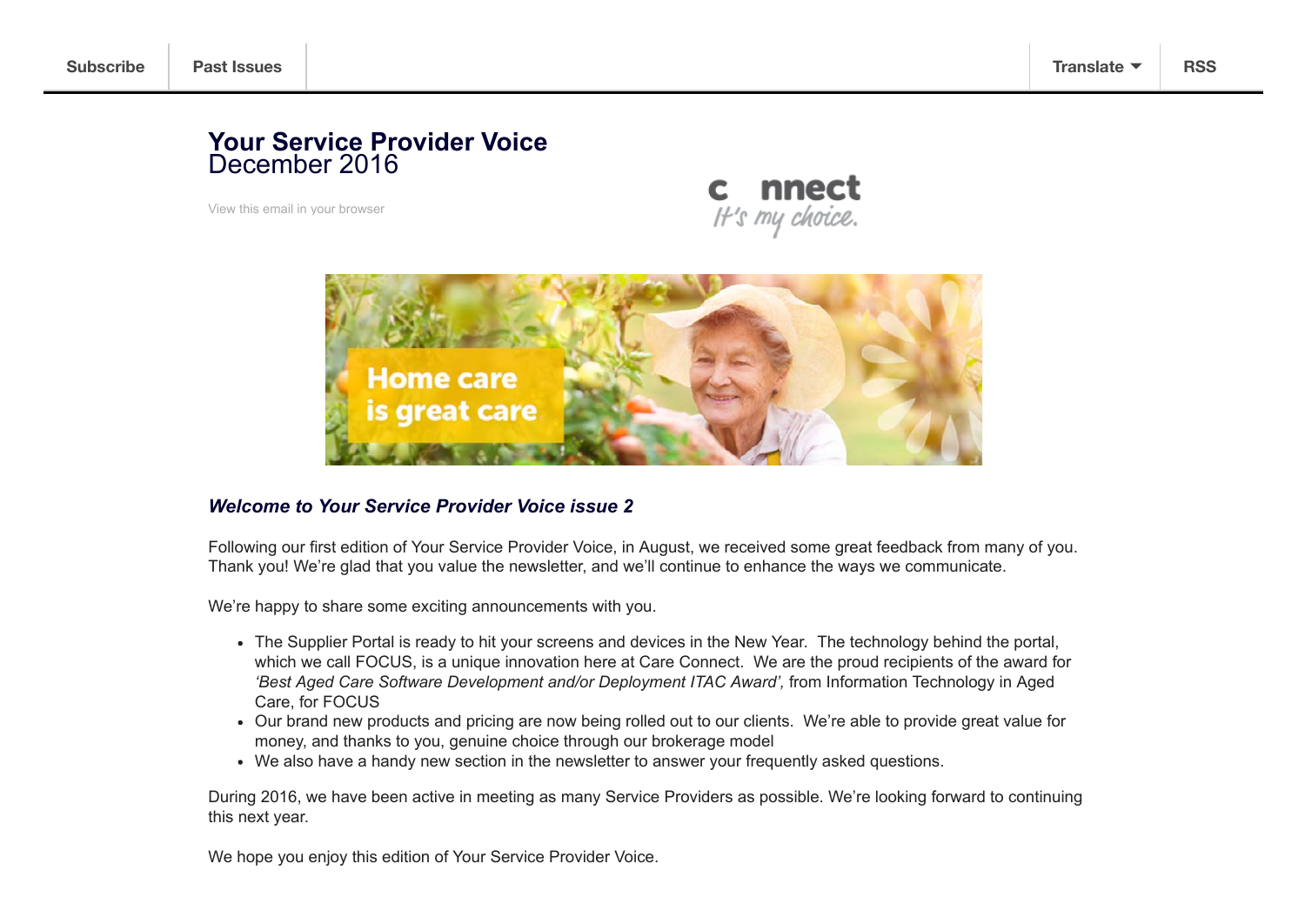## **Revised products and pricing for our clients**

Care Connect is very pleased to announce that our new home care package product and pricing options are now being used by clients. We've designed these products and pricing to offer greater choice and more value for money.

As a provider of genuinely independent advice and service coordination, the features of our new products capture the range of services delivered by you to support our clients. We will review, modify and co-ordinate their services to meet their needs.

Three product options are offered and priced to match the client's budget and need for services.

More details will be provided to you in early 2017.

## **Care Connect Forum in March**

Remember that Care Connect is planning a Service Provider Forum for March 2017. Please contact us if you wish to attend so that we can send an invitation to you.

### **Your supplier portal is ready to launch**

In our last newsletter, we talked about the significant backlog of invoices that Care Connect has been working through. We're happy to say that the backlog has been eliminated and we are now up to date.

The Supplier Portal will address most of the issues causing this backlog and it is now ready to hit your screens and devices. The rollout will commence from mid-January, with a small pilot group. We'll then make any necessary refinements, and engage more of you into 2017.

This new technology will allow you to have access to a range of information online, including appointment times, dates and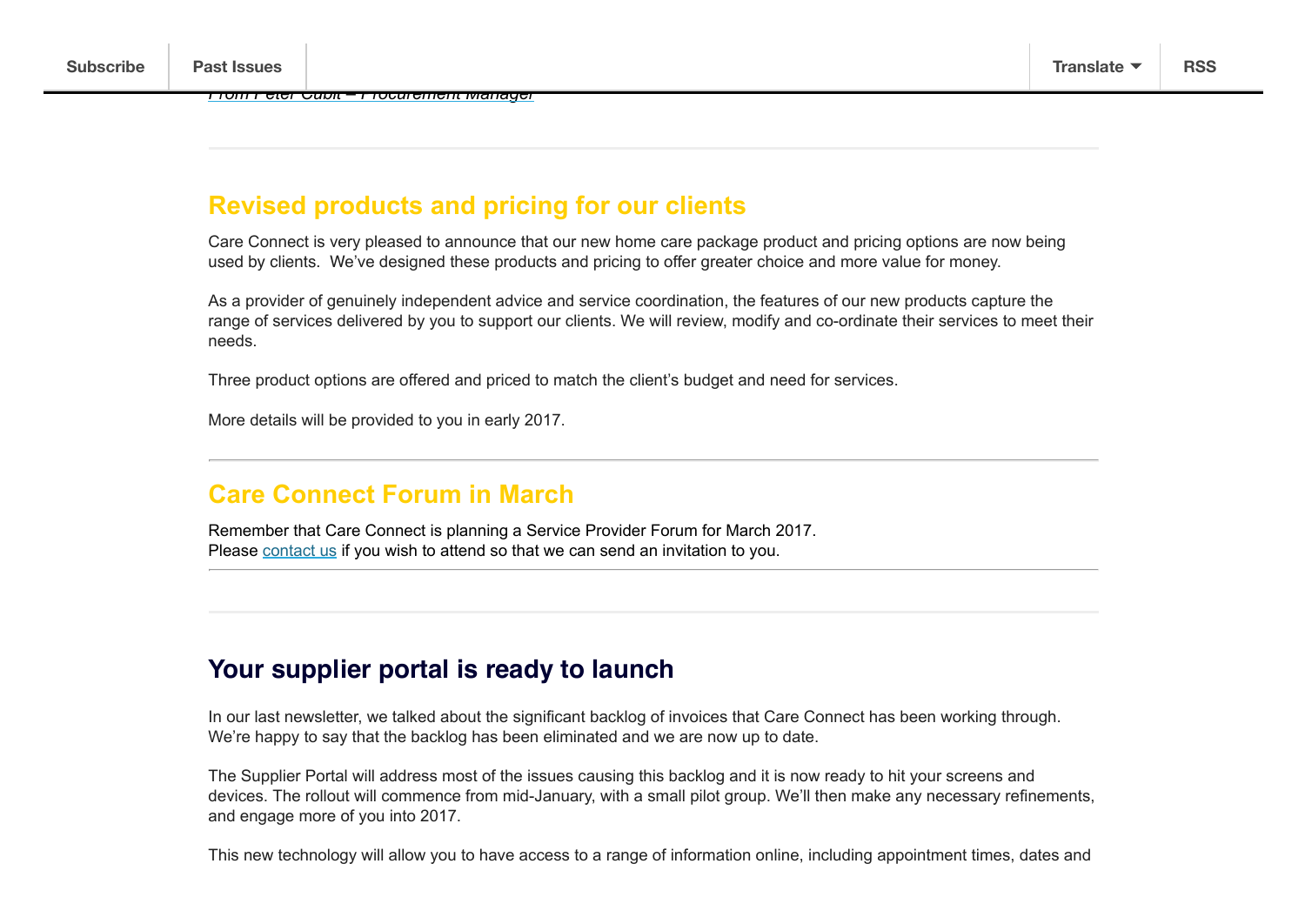variations to services, or see that a client or service is not listed. Importantly, timely access to accurate data means that we are better able to pay you faster.

Peter Cubit will be in touch with your nominated representative to invite you to attend an introduction session. As the Supplier Portal rolls out, we'll support you with online, email and phone assistance, as well as a webinar.

#### **Care Connect awarded for Best Aged Care Software**

Care Connect is the proud recipient of the award for *'Best Aged Care Software Development and/or Deployment ITAC Award'* from Information Technology in Aged Care.



Left to right: Amanda Nicholls, Applications Manager, Christine Walsh, Projects and Change Manager, Peter Cubit, Procurement Manager

In 2014, we engaged in a major technology project to connect thousands of clients to hundreds of providers around the country. Care Connect operates completely on a brokerage model. After assessing systems then available in the market we could not find a solution that managed the complexity of individualised client needs on the scale we require.

That's why we worked to create FOCUS.

The FOCUS system has and will continue to revolutionise the way we work with clients and providers, allowing for a completely customisable experience.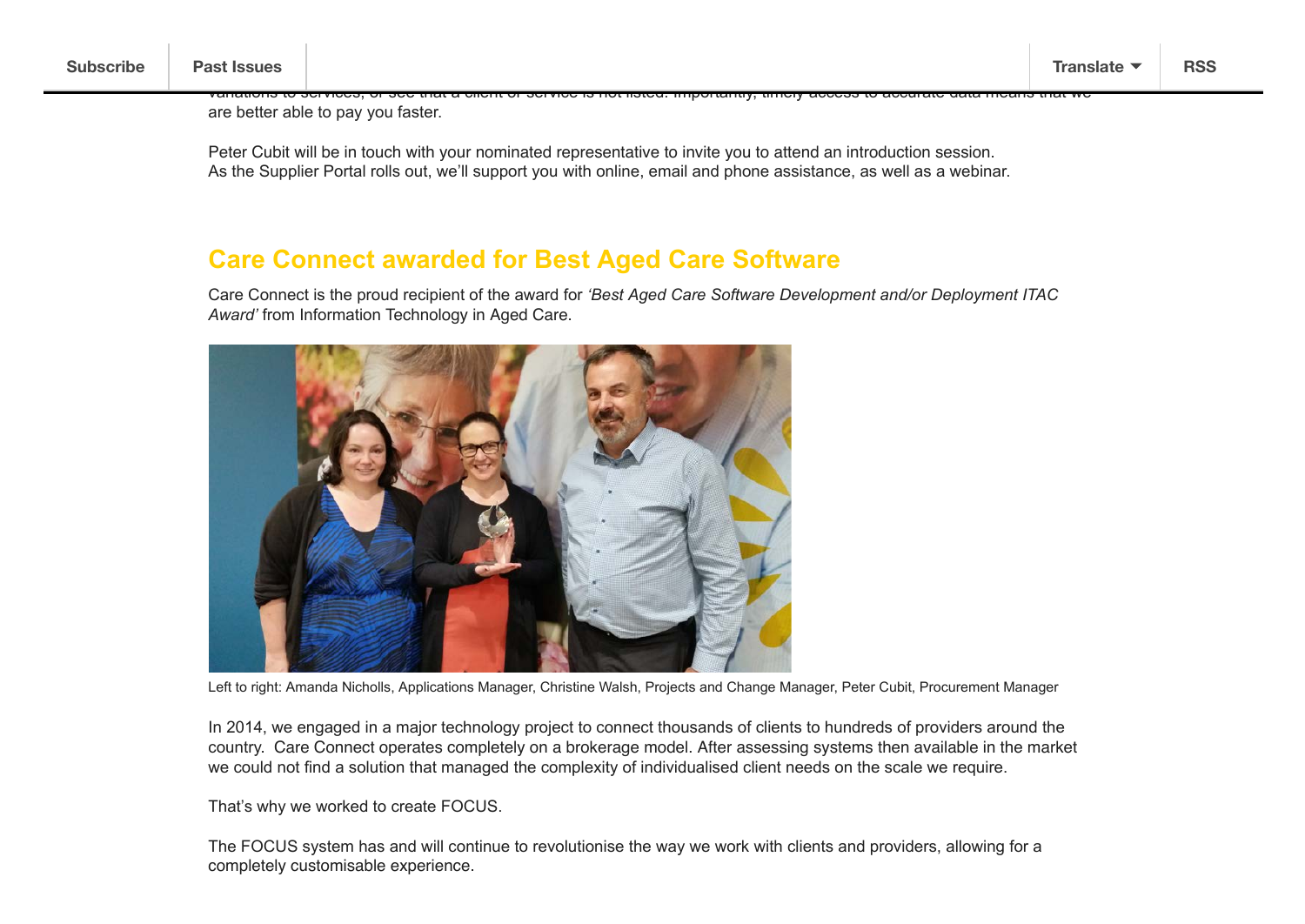and choice for our clients.

Click here to watch a short video about FOCUS on our YouTube channel

## **What to do FAQs**

In this new column, we'll address your frequently asked. In this edition, we look at working with clients, and how we can make things easier for you and for them. Click here to give us your questions for the next edition.

achieving a unique and innovative system that will improve the way we work with providers, and enhance independence



#### **What should I do if a client is not at home?**

There have been several recent occasions where the care attendant couldn't gain entry to a client's home and either left and returned much later, or not at all.

When a client doesn't answer the door, they could be in danger. It's really important that we're notified at the very first opportunity. Care Connect has an emergency contact plan for each client that we will activate to involve a neighbour, family member, friend or emergency services, to gain entry and check on their safety and wellbeing.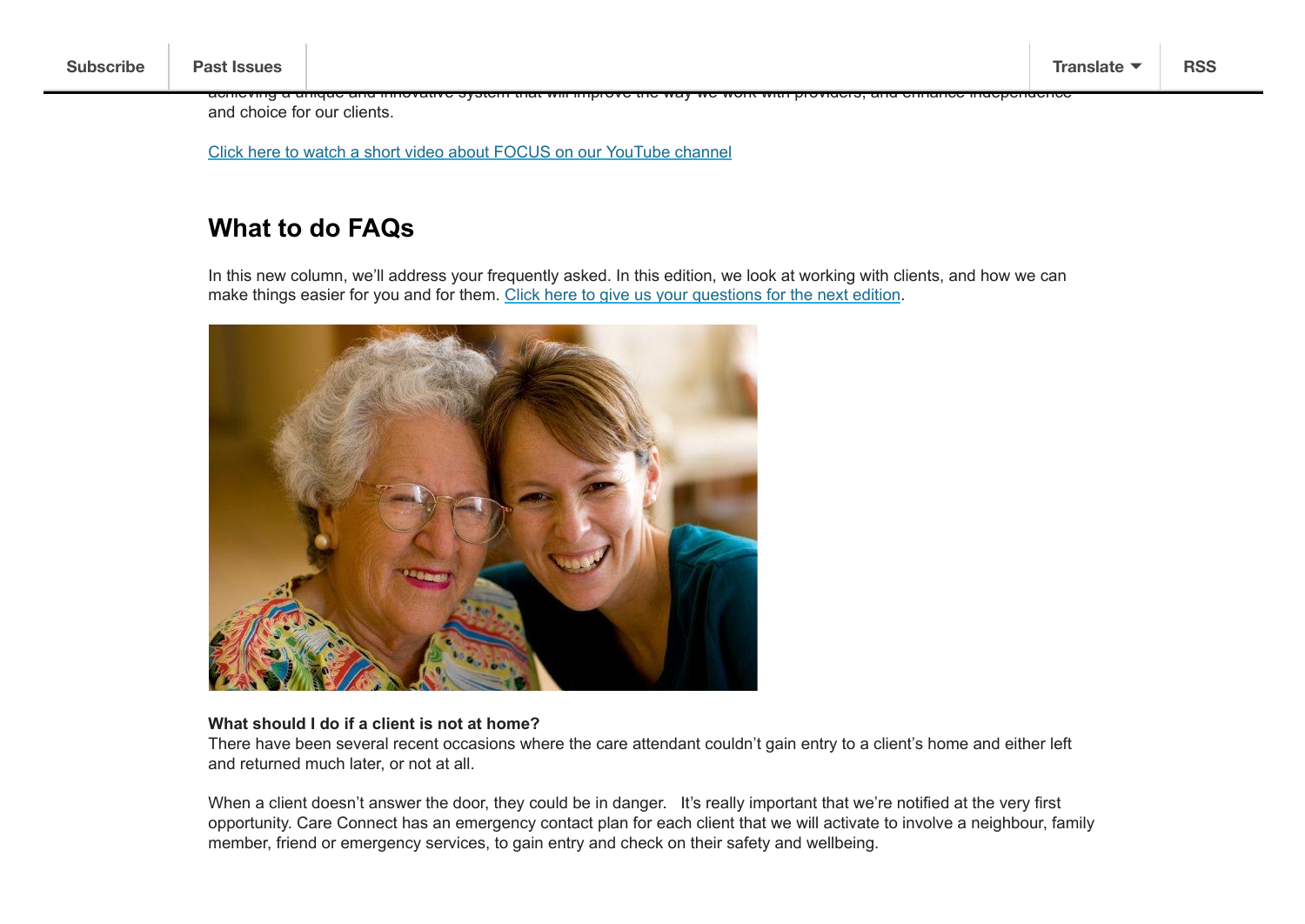**What should I do if a client asks for additional services?**

Sometimes, clients may ask you for additional services when you or your staff are at their home.

Care Connect needs to discuss this with the client first, as this will impact on their budget. We need to ensure they are fully aware of the implications of their request. The risk to Service Providers could be an inability to pay for the service from the client's funds. It would also cause delays in payment as the additional service would not match in our system.

Importantly, the request may indicate a changing need for the client, and we may need to reassess their care needs. If the additional service fits within the client's budget (and meets their service plan and program guidelines), Care Connect will make the necessary changes so that you can go ahead and provide the service.

The Care Centre can assist with much of this over the phone. You can call us on 1300 866 228

#### **What can we offer clients that we don't already**

#### **What else can we offer our clients that we don't already?**

Care Connect is striving to extend services available to our clients, to include more non-traditional and unique services. That's why we'd like to ask you more about your business. Maybe you have other services or skills that we don't know about, simply because we haven't asked you for them.

Your choice to work with us, makes you part of Australia's largest connected provider network, ensuring that people can stay living happily at home, for as long as possible. Let's work together to make our network the most diverse it can be.

If you have additional service offerings and skills that we don't yet know about, please tell us. Contact us on 1300 866 228 or email service@careconnect.org.au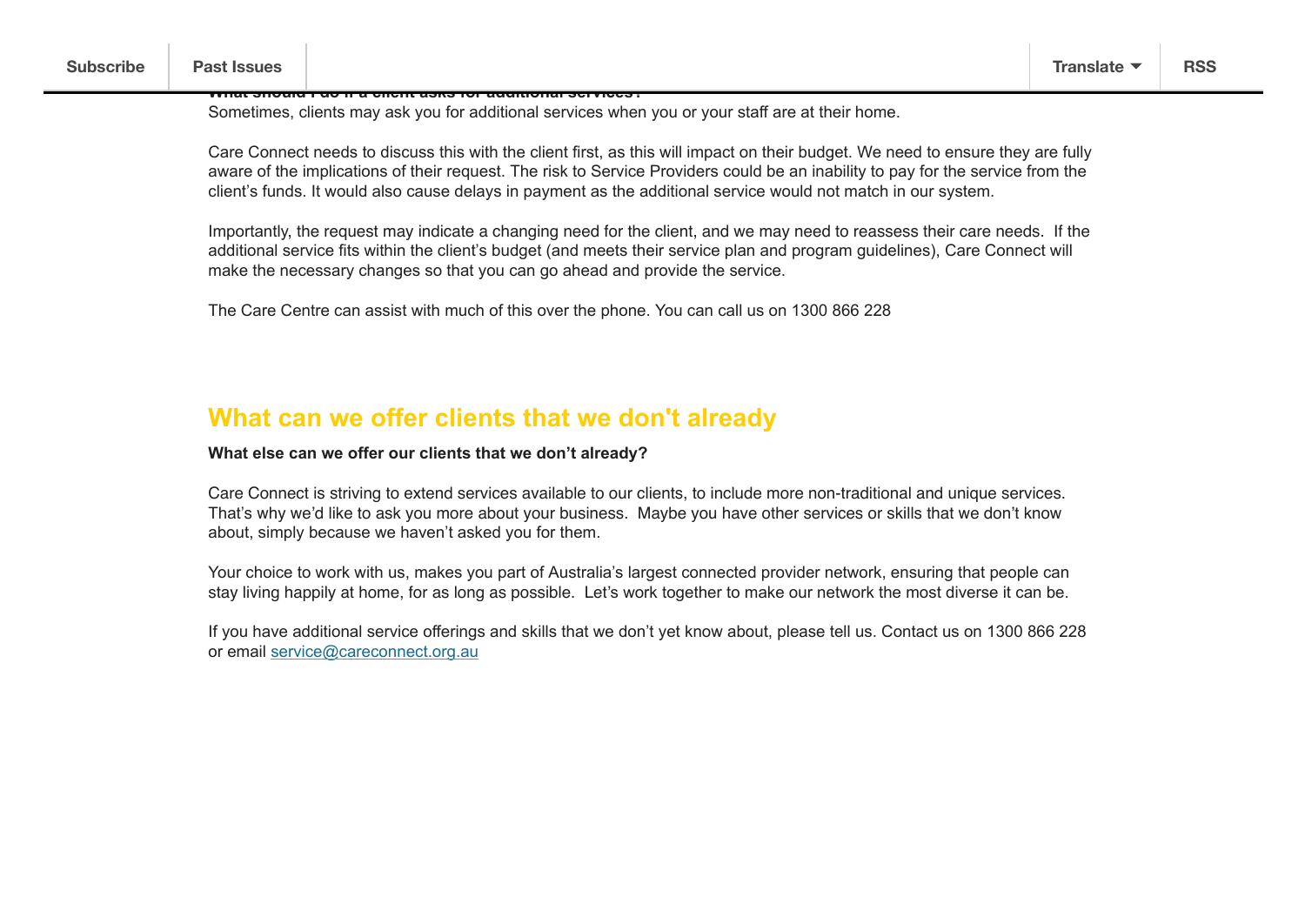



# **Tell us what you think**

We would appreciate your feedback and ideas about how we can improve this newsletter. If there are specific items you would like to be covered in the next edition, please let us know via pcubit@careconnect.org.au